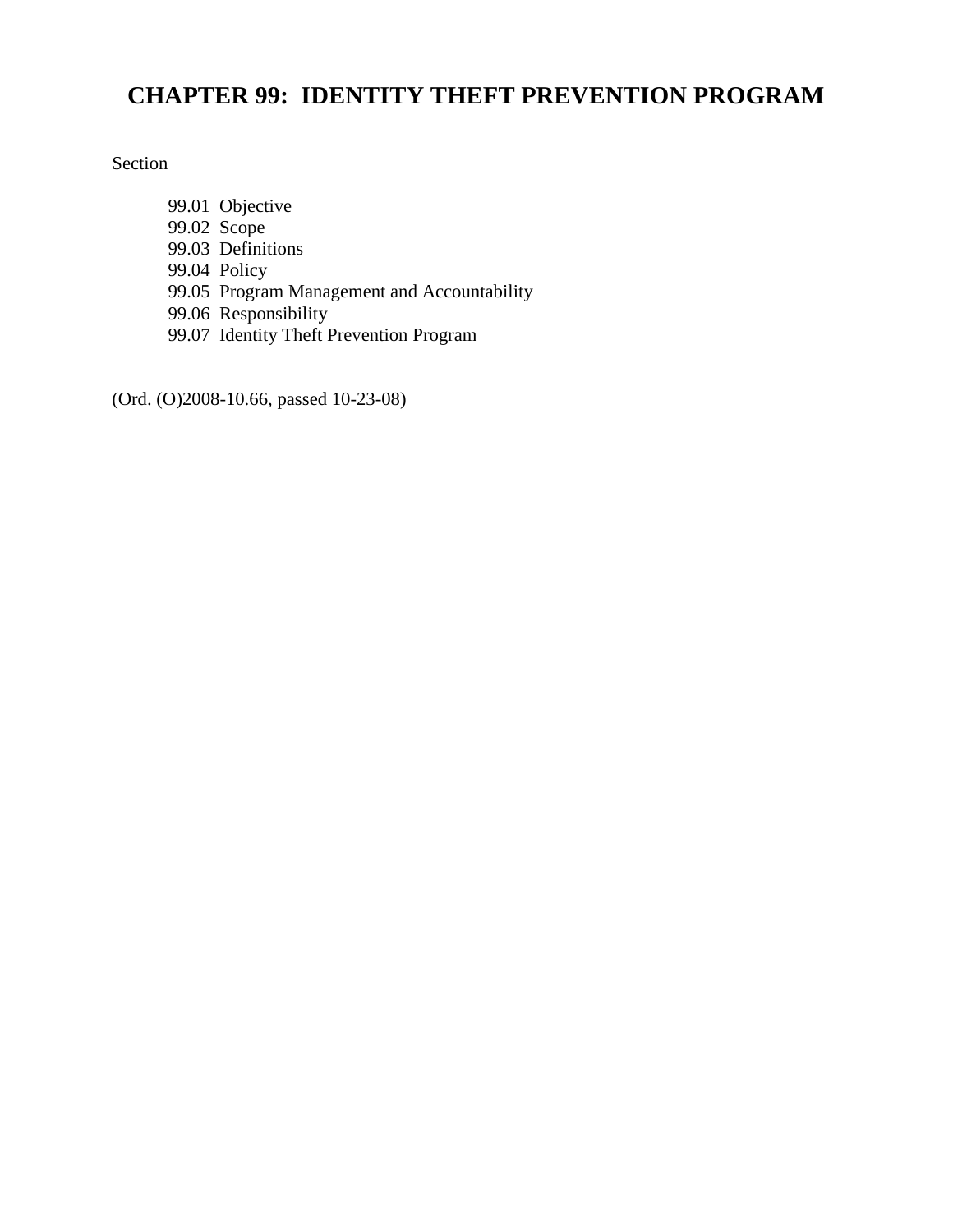## **§ 99.01 OBJECTIVE**

The purpose of this Identity Theft Prevention Program (Program) is to protect customers of the Village of Huntley's utility services from identity theft. The Program is intended to establish reasonable policies and procedures to facilitate the detection, prevention and mitigation of identity theft in connection with the opening of new Covered Accounts and activity on existing Covered Accounts.

## **§ 99.02 SCOPE**

This Program applies to the creation, modification and access to Identifying Information of a customer of one or more of the utilities operated by the Village (water and sewer) by any and all personnel of the Village, including management personnel. This Program does not replace or repeal any previously existing policies or programs addressing some or all of the activities that are the subject of this Program, but rather it is intended to supplement any such existing policies and programs.

## **§ 99.03 DEFINITIONS**

When used in this Program, the following terms have the meanings set forth opposite their name, unless the context clearly requires that the term be given a different meaning:

**Covered Account**: The term "covered account" means an account that the Village of Huntley offers or maintains, primarily for personal, family or household purposes, that involves or is designed to permit multiple payments or transactions. A utility account is a "covered account." The term "covered account" also includes other accounts offered or maintained by the Village for which there is a reasonably foreseeable risk to customers, the Village or its customers from identity theft.

**Identity Theft**: The term "identity theft'' means a fraud committed or attempted using the identifying information of another person without authority. FTC's Identity Theft Rules (16 CFR §681.2(b)(8) and 16 CFR §603.2(a)).

**Identifying Information**: The term "identifying information" means any name or number that may be used, alone or in conjunction with any other information, to identify a specific person, including any name, social security number, date of birth, official State or government issued driver's license or identification number, alien registration number, government passport number, employer or taxpayer identification number. Additional examples of "identifying information" are set forth in 16 CFR §603.2(a).

**Red Flag**: The term "Red Flag" means a pattern, practice or specific activity that indicates the possible existence of identity theft.

Certain terms used but not otherwise defined herein shall have the meanings given to them in the FTC's Identity Theft Rules (16 CFR Part 681) or the Fair Credit Reporting Act of 1970 (15 U.S.C. §1681 *et seq*.), as amended by the Fair and Accurate Credit Transactions Act of 2003 into law on December 4, 2003. (Public Law 108-159).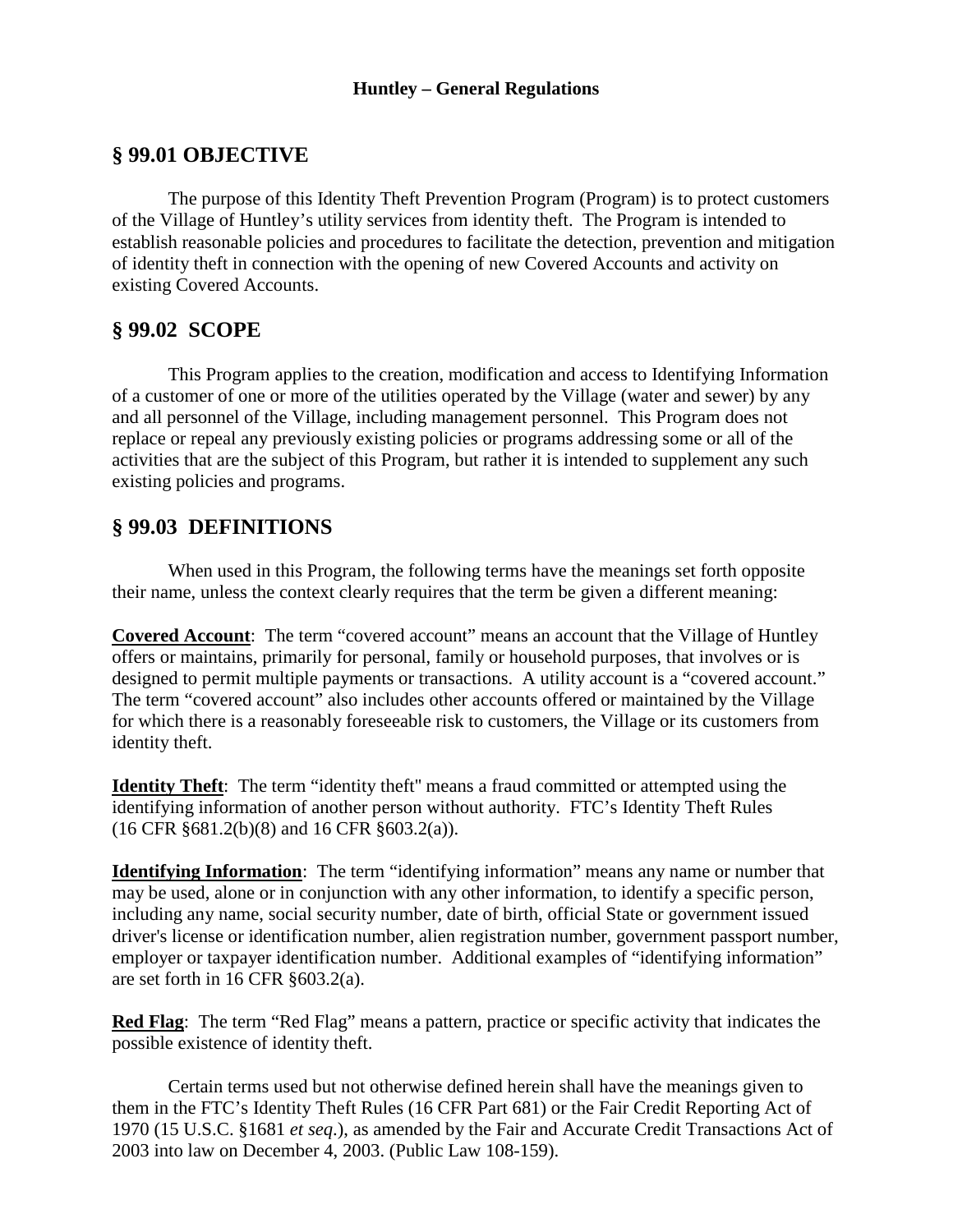## **§ 99.04 POLICY**

- (A) Administration of the Program
	- 1. Issues to be addressed in the annual Identity Theft Prevention Report include:
		- a) The effectiveness of the policies and procedures in addressing the risk of Identity Theft in connection with the opening of new Covered Accounts and activity with respect to existing Covered Accounts.
		- b) Service provider arrangements.
		- c) Significant incidents involving Identity Theft and management's response.
		- d) Recommendations for material changes to the Program, if needed for improvement.
- (B) Identity Theft Prevention Elements
	- 1. *Identification of Relevant Red Flags*

The Village of Huntley has considered the guidelines and the illustrative examples of possible Red Flags from the FTC's Identity Theft Rules and has reviewed the Village's past history with instances of identity theft, if any. The Village hereby determines that the following are the relevant Red Flags for purposes of this Program given the relative size of the Village and the limited nature and scope of the services that the Village provides to its citizens:

#### **a) Alerts, notifications, or other warnings received from consumer reporting agencies or service providers.**

- 1. A fraud or active duty alert is included with a consumer report or an identity verification response from a credit reporting agency.
- 2. A consumer reporting agency provides a notice of credit freeze in response to a request for a consumer report.
- 3. A consumer reporting agency provides a notice of address discrepancy, as defined in §681.1(b) of the FTC's Identity Theft Rules.
- 4. A consumer report indicates a pattern of activity that is inconsistent with the history and usual pattern of activity of an applicant or customer, such as:
	- a) A recent and significant increase in the volume of inquiries;
	- b) An unusual number of recently established credit relationships;
	- c) A material change in the use of credit, especially with respect to recently established credit relationships; or
	- d) An account that was closed for cause or identified for abuse of account privileges by a financial institution or creditor.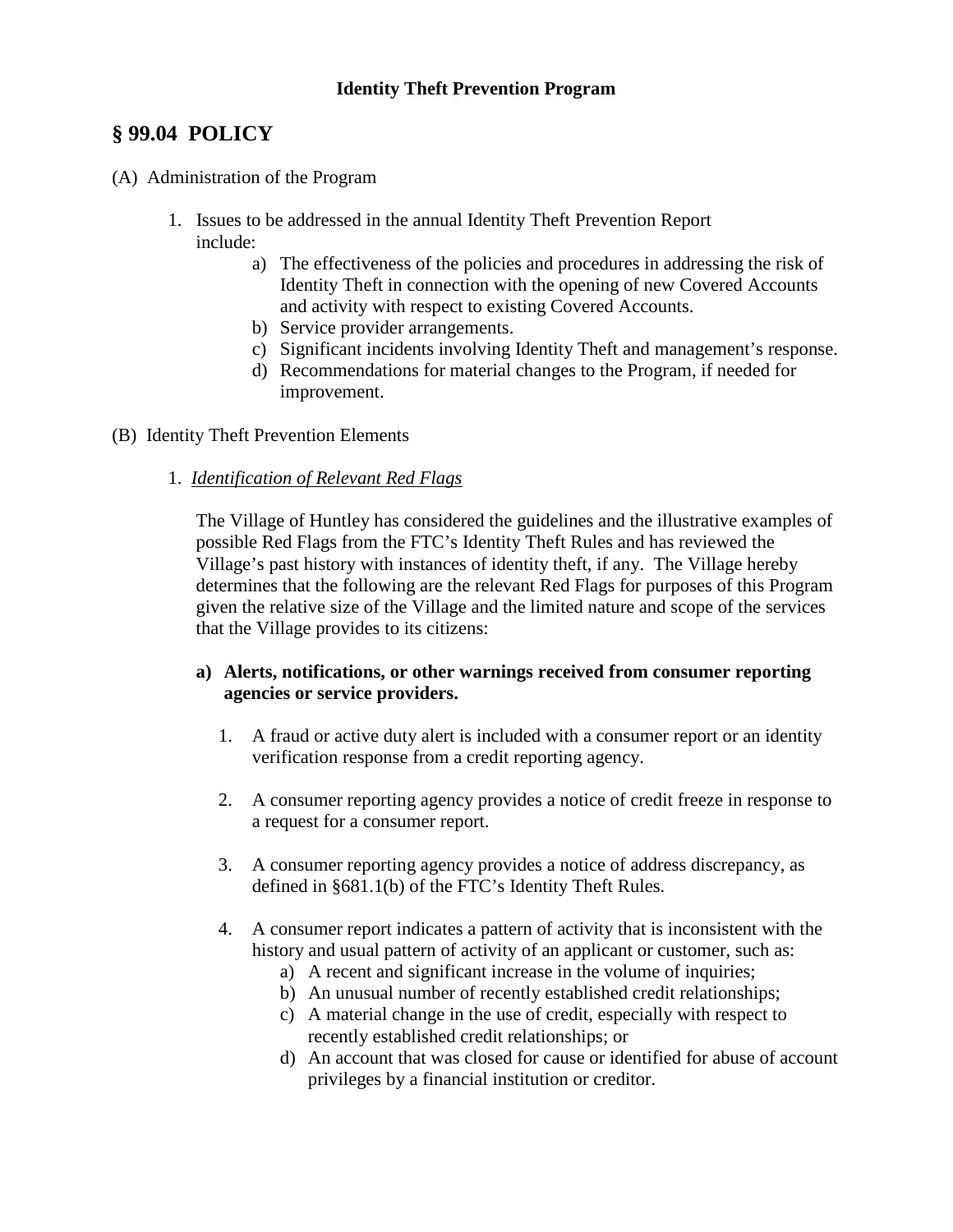## **b) The presentation of suspicious documents.**

- 1. Documents provided for identification appear to have been altered or forged.
- 2. The photograph or physical description on the identification is not consistent with the appearance of the applicant or customer presenting the identification.
- 3. Other information on the identification is not consistent with information provided by the person opening a new covered account or customer presenting the identification.
- 4. Other information on the identification is not consistent with readily accessible information that is on file with the Village, such as a signature card or a recent check.
- 5. An application appears to have been altered or forged, or gives the appearance of having been destroyed and reassembled.

#### **c) The presentation of suspicious personal identifying information, such as a suspicious address change.**

- 1. Personal identifying information provided is inconsistent when compared against external information sources used by the Village. For example:
	- a) The address does not match any address in the consumer report or;
	- b) The Social Security Number (SSN) has not been issued, or is listed on the Social Security Administration's Death Master File.
- 2. Personal identifying information provided by the customer is not consistent with other personal identifying information provided by the customer. For example, there is a lack of correlation between the SSN range and date of birth.
- 3. Personal identifying information provided is associated with known fraudulent activity as indicated by internal or third-party sources used by the Village. For example:
	- a) The address on an application is the same as the address provided on a fraudulent application; or
	- b) The phone number on an application is the same as the number provided on a fraudulent application.
- 4. Personal identifying information provided is of a type commonly associated with fraudulent activity as indicated by internal or third-party sources used by the Village. For example:
	- a) The billing address on an application is fictitious, a mail drop, or a prison; or
	- b) The phone number is invalid, or is associated with a pager or answering service.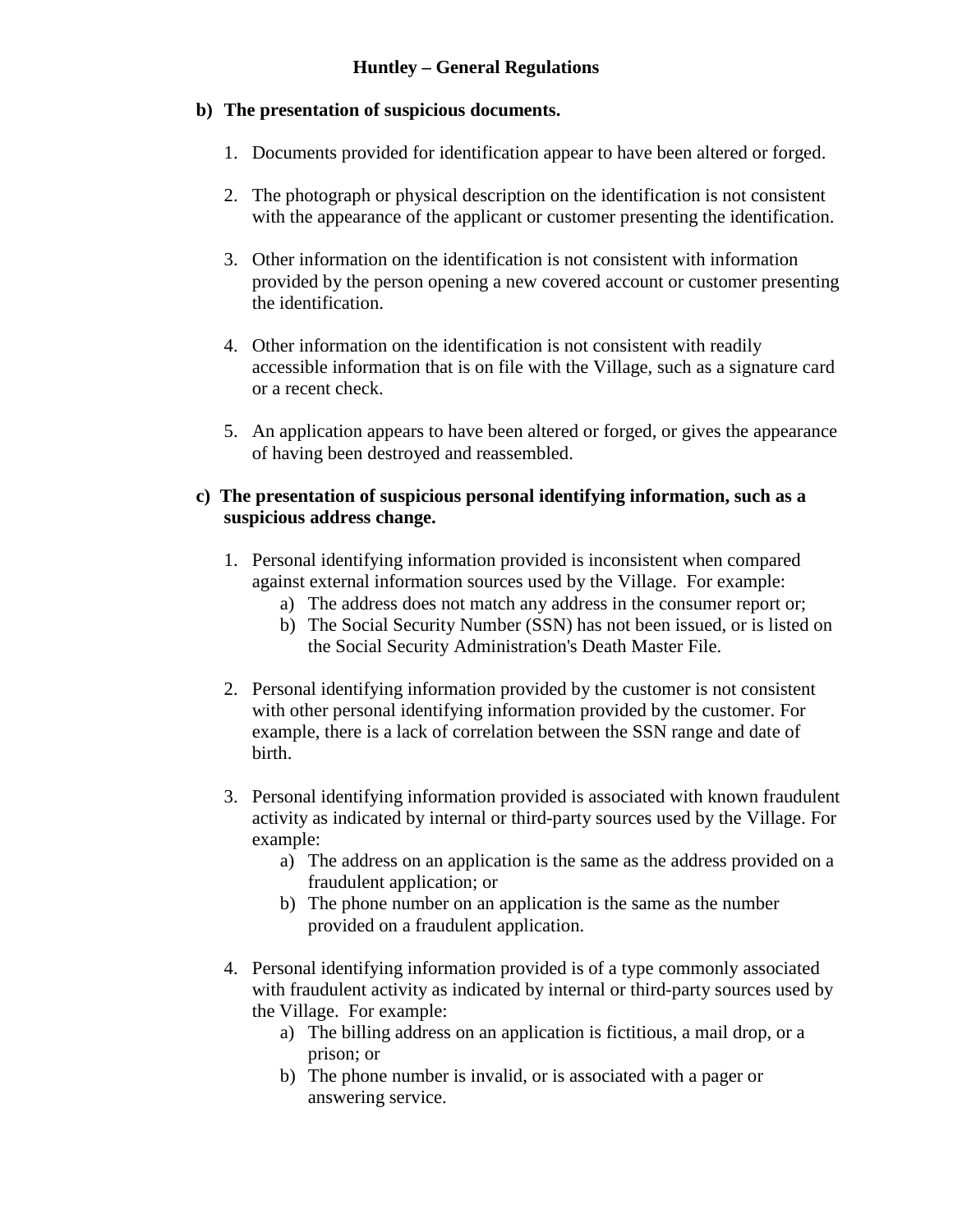- 5. The SSN provided is the same as that submitted by other persons opening an account or other customers.
- 6. The address or telephone number provided is the same as or similar to the account number or telephone number submitted by an unusually large number of other persons opening accounts or other customers.
- 7. The person opening the covered account or the customer fails to provide all required personal identifying information on an application or in response to notification that the application is incomplete.
- 8. Personal identifying information provided is not consistent with personal identifying information that is on file with the Village.
- 9. If the Village uses challenge questions, the person opening the covered account or the customer cannot provide authenticating information beyond that which generally would be available from a wallet or consumer report.

### **d) The unusual use of, or other suspicious activity related to, a Covered Account.**

- 1. Shortly following the notice of a change of address for a covered account, the Village receives a request for the addition of authorized users on the account.
- 2. A new utility account is used in a manner commonly associated with known patterns of fraud patterns. For example: the customer fails to make the first payment or makes an initial payment but no subsequent payments.
- 3. A covered account with a stable history shows irregularities.
- 4. A covered account that has been inactive for a reasonably lengthy period of time is used (taking into consideration the type of account, the expected pattern of usage and other relevant factors).
- 5. Mail sent to the customer is returned repeatedly as undeliverable although usage of utility products or services continues in connection with the customer's covered account.
- 6. The Village is notified that the customer is not receiving paper account statements.
- 7. The Village is notified of unauthorized usage of utility products or services in connection with a customer's covered account.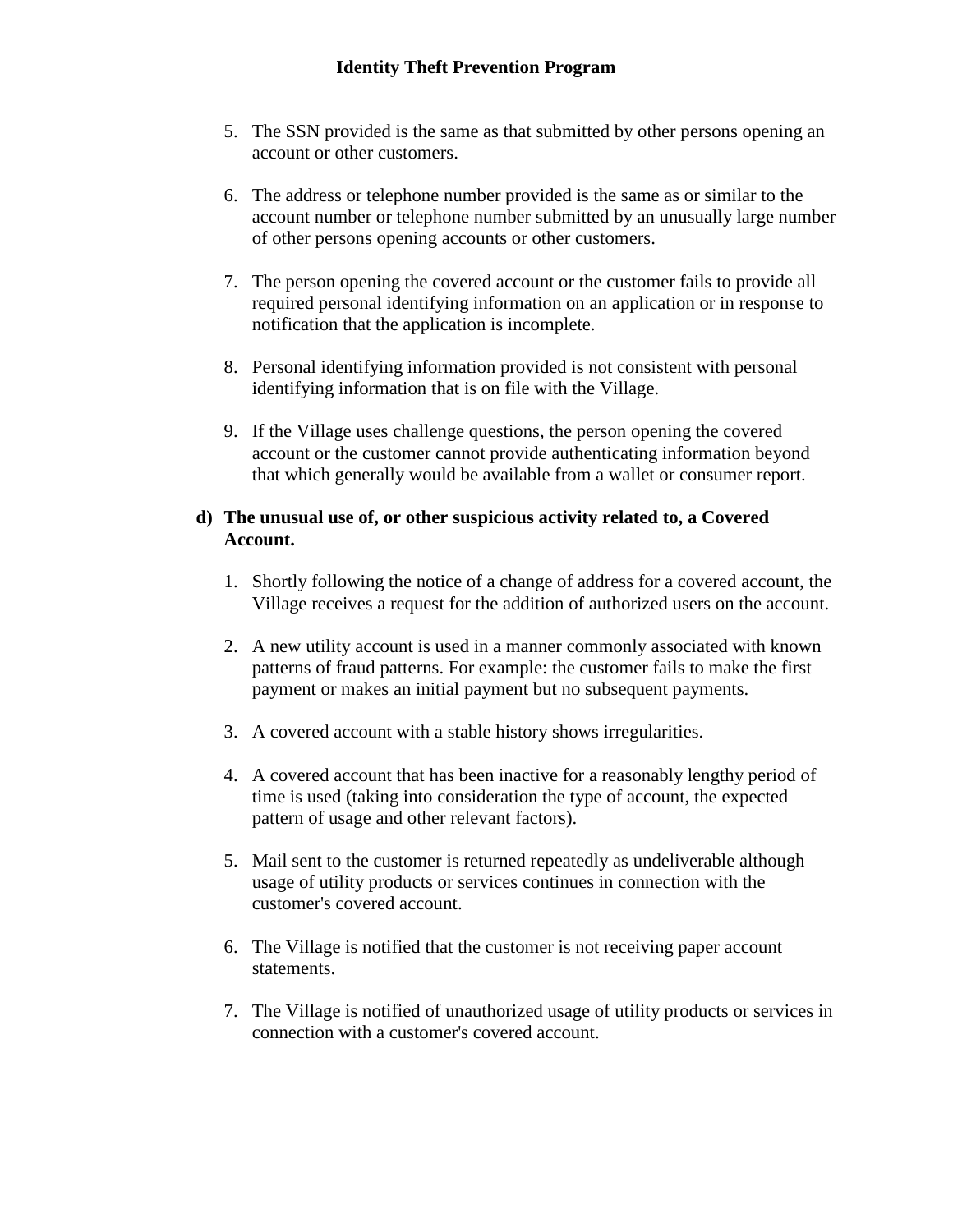#### **e) Notice of Possible Identity Theft.**

1. The Village is notified by a customer, a victim of identity theft, a law enforcement authority, or any other person that it has opened a fraudulent account for a person engaged in identity theft.

#### 2. *Detection of Red Flags*

The employees of the Village of Huntley that interact directly with customers on a day-to-day basis shall have the initial responsibility for monitoring the information and documentation provided by the customer and any third-party service provider in connection with the opening of new accounts and the modification of or access to existing accounts and the detection of any Red Flags that might arise. Management shall see to it that all employees who might be called upon to assist a customer with the opening of a new account or with modifying or otherwise accessing an existing account are properly trained such that they have a working familiarity with the relevant Red Flags identified in this Program so as to be able to recognize any Red Flags that might surface in connection with the transaction. An Employee who is not sufficiently trained to recognize the Red Flags identified in this Program shall not open a new account for any customer, modify any existing account or otherwise provide any customer with access to information in an existing account without the direct supervision and specific approval of a management employee. Management employees shall be properly trained such that they can recognize the relevant Red Flags identified in this Program and exercise sound judgment in connection with the response to any unresolved Red Flags that may present themselves in connection with the opening of a new account or with modifying or accessing of an existing account. Management employees shall be responsible for making the final decision on any such unresolved Red Flags.

The Program Administrator shall establish from time to time a written policy setting forth the manner in which a prospective new customer may apply for service, the information and documentation to be provided by the prospective customer in connection with an application for a new utility service account, the steps to be taken by the employee assisting the customer with the application in verifying the customer's identity and the manner in which the information and documentation provided by the customer and any third-party service provider shall be maintained. Such policy shall be generally consistent with the spirit of the Customer Identification Program rules (31 CFR 103.121) implementing Section 326(a) of the USA PATRIOT Act but need not be as detailed. The Program Administrator shall establish from time to time a written policy setting forth the manner in which customers with existing accounts shall establish their identity before being allowed to make modifications to or otherwise gain access to existing accounts.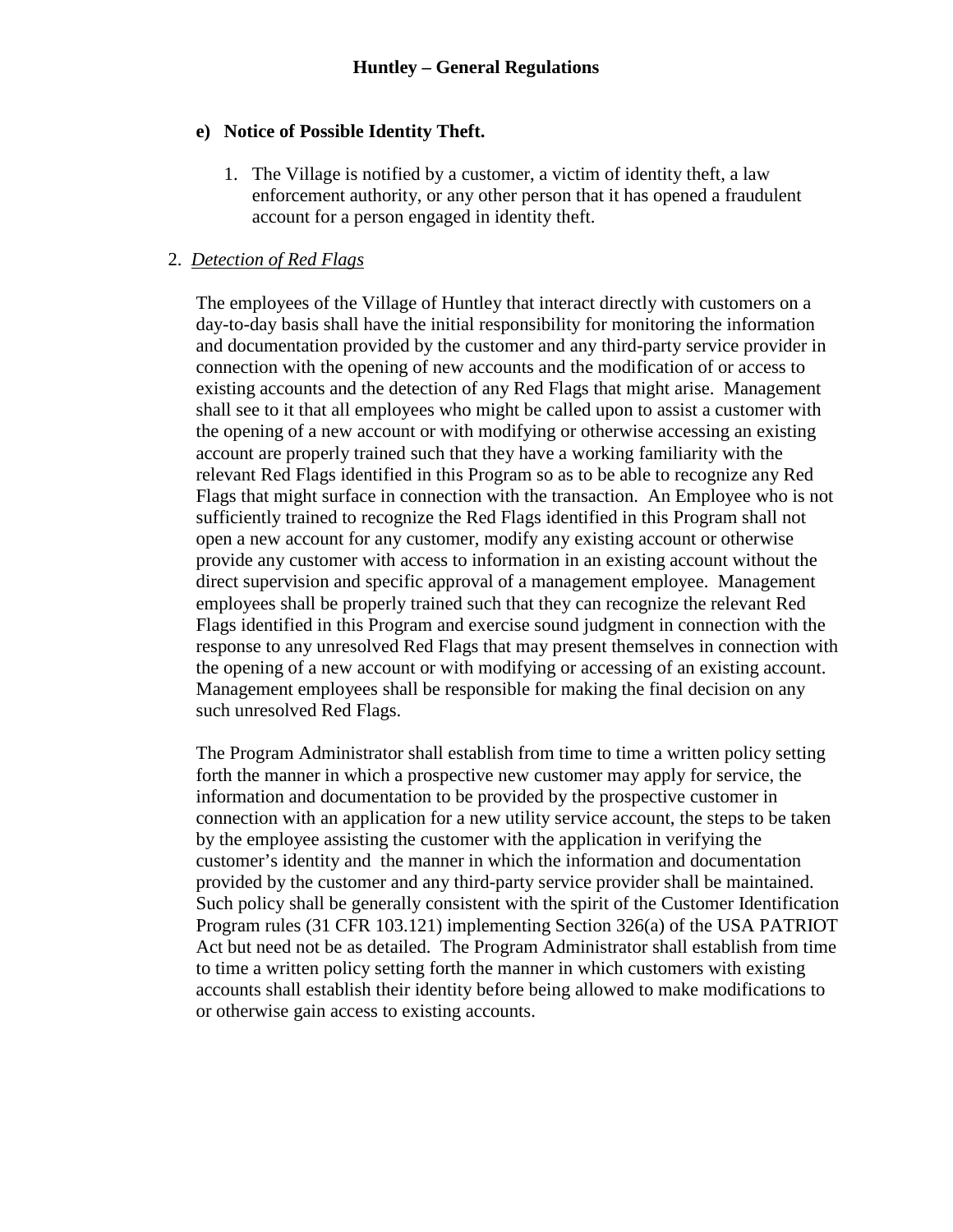## 3. *Response to Detected Red Flags*

If the responsible employees of the Village of Huntley as set forth in the previous section are unable, after making a good faith effort, to form a reasonable belief that they know the true identity of a customer attempting to open a new account or modify or otherwise access an existing account based on the information and documentation provided by the customer and any third-party service provider, the Village shall not open the new account or modify or otherwise provide access to the existing account as the case may be. Discrimination in respect to the opening of new accounts or the modification or access to existing accounts will not be tolerated by employees of the Village and shall be grounds for immediate dismissal.

The Program Administrator shall establish from time to time a written policy setting forth the steps to be taken in the event of an unresolved Red Flag situation. Consideration should be given to aggravating factors that may heighten the risk of Identity Theft, such as a data security incident that results in unauthorized access to a customer's account, or a notice that a customer has provided account information to a fraudulent individual or website. Appropriate responses to prevent or mitigate Identity Theft when a Red Flag is detected include:

- a) Monitoring a Covered Account for evidence of Identity Theft.
- b) Contacting the customer.
- c) Changing any passwords, security codes, or other security devices that permit access to a Covered Account.
- d) Reopening a Covered Account with a new account number.
- e) Not opening a new Covered Account.
- f) Closing an existing Covered Account.
- g) Not attempting to collect on a Covered Account or not selling a Covered Account to a debt collector.
- h) Notifying law enforcement.
- i) Determining that no response is warranted under the particular circumstances.

# **§ 99.05 PROGRAM MANAGEMENT AND ACCOUNTABILITY**

### (A) Initial Risk Assessment – Covered Accounts

Utility accounts for personal, family and household purposes are specifically included within the definition of "covered account" in the FTC's Identity Theft Rules. Therefore, the Village of Huntley determines that with respect to its residential utility accounts it offers and/or maintains covered accounts. The Village also performed an initial risk assessment to determine whether the utility offers or maintains any other accounts for which there are reasonably foreseeable risks to customers or the utility from identity theft. In making this determination the Village considered (1) the methods it uses to open its accounts, (2) the methods it uses to access its accounts, and (3) its previous experience with identity theft, and it concluded that it does not offer or maintain any such other covered accounts.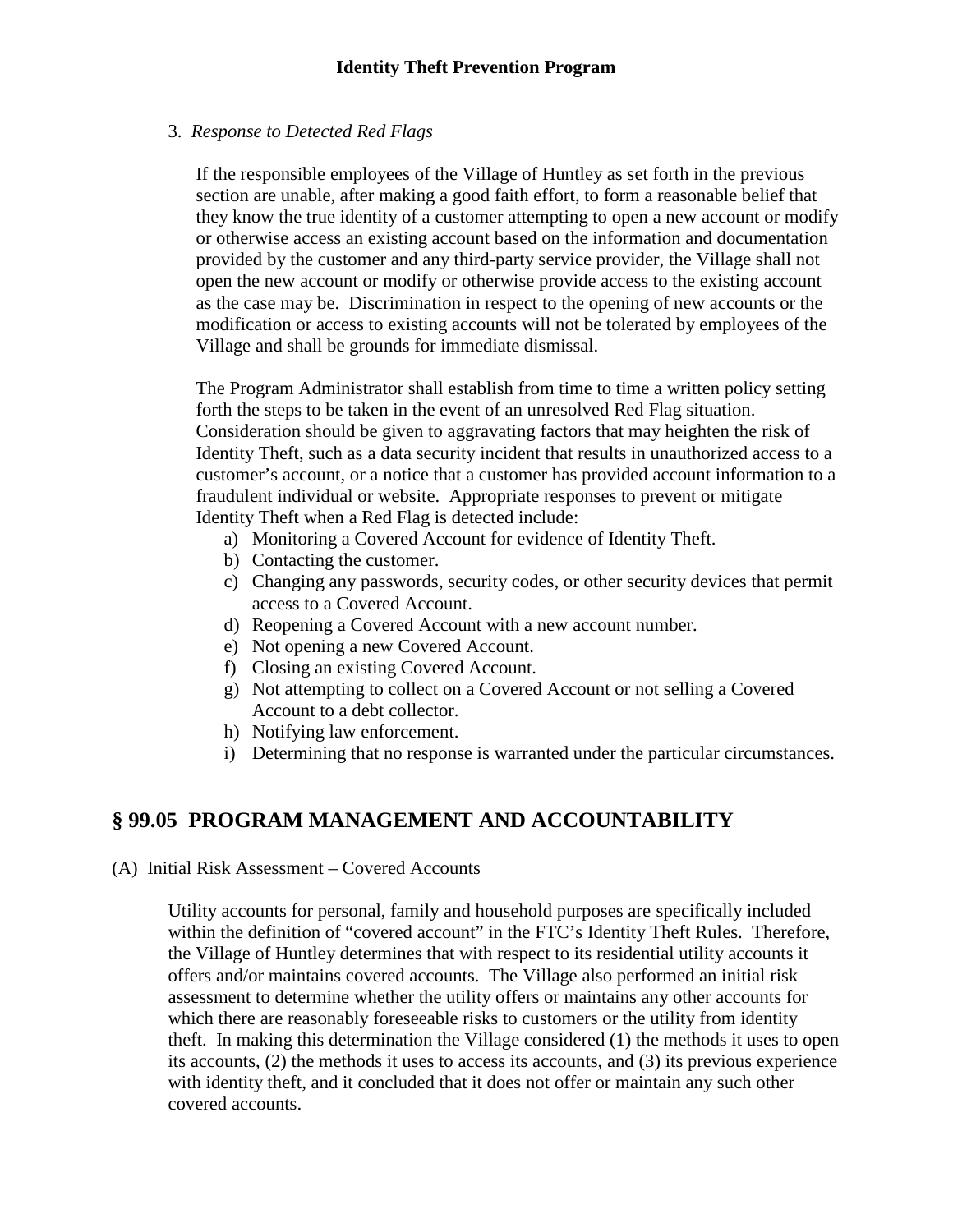(B) Program Updates – Risk Assessment

The Program, including relevant Red Flags, is to be updated as often as necessary but at least annually to reflect changes in risks to customers from Identity Theft. Factors to consider in the Program update include:

- a) An assessment of the risk factors identified above.
- b) Any identified Red Flag weaknesses in associated account systems or procedures.
- c) Changes in methods of Identity Theft.
- d) Changes in methods to detect, prevent, and mitigate Identity Theft.
- e) Changes in business arrangements, including mergers, acquisitions, alliances, joint ventures, and service provider arrangements.
- (C) Training and Oversight

All staff and third-party service providers performing any activity in connection with one or more Covered Accounts are to be provided appropriate training and receive effective oversight to ensure that the activity is conducted in accordance with policies and procedures designed to detect, prevent, and mitigate the risk of Identity Theft.

(D) Other Legal Requirements

Awareness of the following related legal requirements should be maintained:

- 31 U.S.C. 5318 (g) Reporting of Suspicious Activities
- 15 U.S.C. 1681 c-1 (h) Identity Theft Prevention; Fraud Alerts and Active Duty Alerts – Limitations on Use of Information for Credit Extensions
- 15 U.S.C. 1681 s-2 Responsibilities of Furnishers of Information to Consumer Reporting Agencies
- 15 U.S.C. 1681 m Requirements on Use of Consumer Reports

#### **§ 99.06 RESPONSIBILITY**

The initial adoption and approval of the Identity Theft Prevention Program shall be by Ordinance of the Village Board. Thereafter, changes to the Program of a day-to-day operational character and decisions relating to the interpretation and implementation of the Program may be made by the Director of Finance (Program Administrator). Major changes or shifts of policy positions under the Program shall only be made by the Village Board. (Ord. (O)2008-10.66, passed 10-23-08)

Development, implementation, administration and oversight of the Program will be the responsibility of the Program Administrator. The Program Administrator will report at least annually to the Village Manager regarding compliance with this Program.

(Ord. (O)2008-10.66, passed 10-23-08)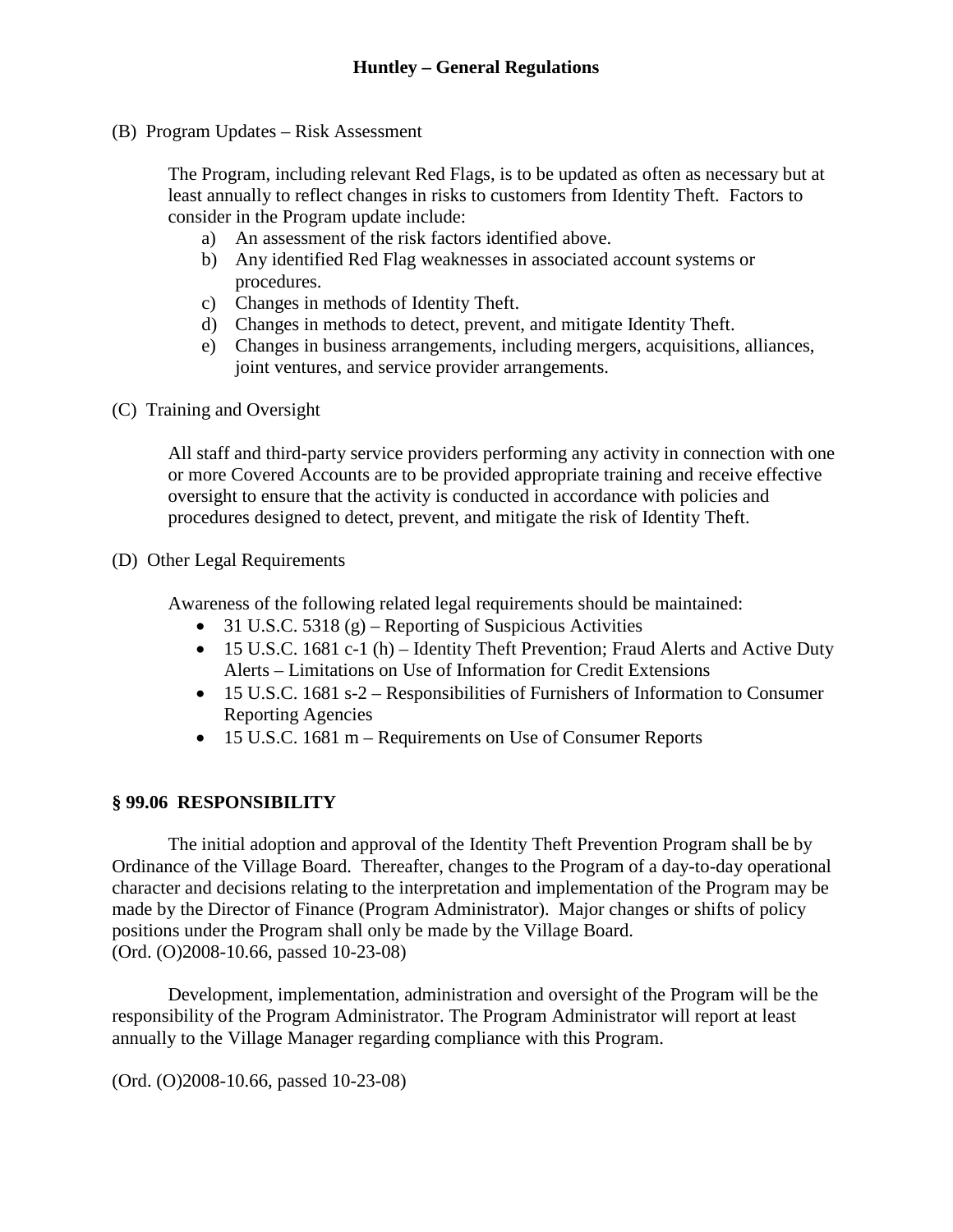## **§ 99.07 IDENTITY THEFT PREVENTION PROGRAM**

#### Procedure for Opening New Account

- I. New Utility Accounts may be opened in the following manners:
	- In Person Walk-In
	- Via Telephone
	- Via Fax
	- Via Internet (future)
- II. Information and Documentation Required for Walk-in (potential customer to open new account)
	- Driver's License or alternate government issued picture ID (required)
	- Second form of identification, such as credit card (required)
	- New service address (required)
	- New service telephone number (if new)
	- Most recent previous address (required)
	- Social Security Number (optional)
	- Permission signed for Credit Reporting Agency (CRA) Report (optional)
	- Deed or Lease (optional)
	- Set up challenge question (for future use)
	- Signature on application (required)

III. Steps to be Taken by the Customer Service/Front Counter

- a. Check driver's license/alternate government ID (prior training/detecting fake IDs)
- b. Compare signature on application with signature on drivers license and second form of ID
- c. Review checklist of Red Flags/determine if any present
- d. Computer scan/make a copy of driver's license/alternate government ID